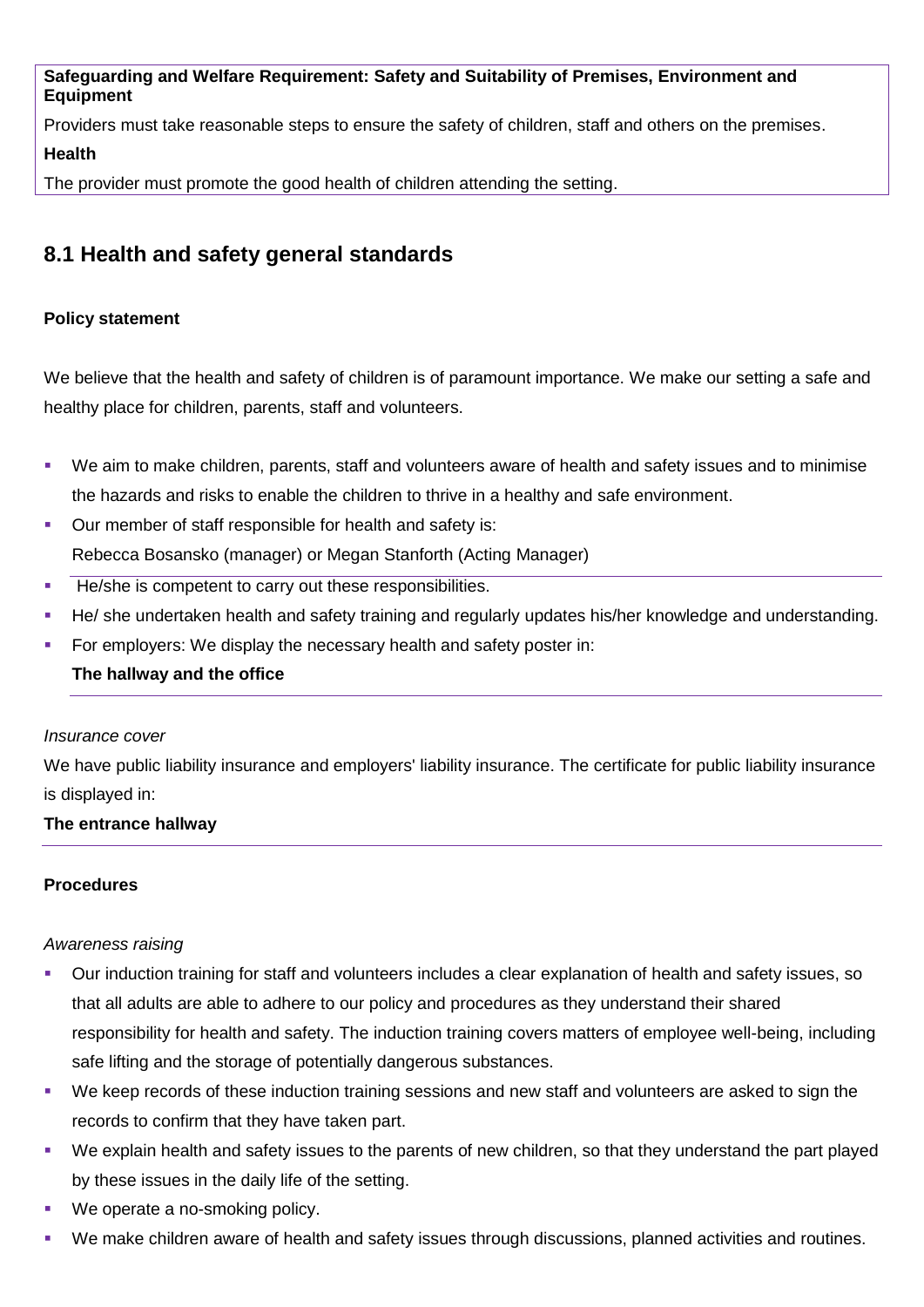## *Windows*

- Low level windows are made from materials that prevent accidental breakage or [we/I] ensure that they are made safe.
- We ensure that windows are protected from accidental breakage or vandalism from people outside the building.
- Our windows above the ground floor are secured so that children cannot climb through them.
- We ensure that any blind cords are secured safely and do not pose a strangulation risk for young children.

#### *Doors*

We take precautions to prevent children's fingers from being trapped in doors.

#### *Floors and walkways*

- All our floor surfaces are checked daily to ensure they are clean and not uneven, wet or damaged. Any wet spills are mopped up immediately.
- **Walkways and stairs are left clear and uncluttered.**
- Stair gates are in place at the foot and top of the stairs.

#### *Electrical/gas equipment*

- We ensure that all electrical/gas equipment conforms to safety requirements and is checked regularly.
- Our boiler/electrical switch gear/meter cupboard is not accessible to the children.
- Fires, heaters, wires and leads are properly guarded and we teach the children not to touch them.
- We check storage heaters daily to make sure they are not covered.
- There are sufficient sockets in our setting to prevent overloading.
- We switch electrical devices off from the plug after use.
- We ensure that the temperature of hot water is controlled to prevent scalds.
- Lighting and ventilation is adequate in all areas of our setting, including storage areas.

#### *Storage*

- All our resources and materials, which are used by the children, are stored safely.
- All our equipment and resources are stored or stacked safely to prevent them accidentally falling or collapsing.

#### *Outdoor area*

- Our outdoor area is securely fenced. All gates and fences are childproof and safe.
- Our outdoor area is checked for safety and cleared of rubbish, animal droppings and any other unsafe items before it is used.
- Adults and children are alerted to the dangers of poisonous plants, herbicides and pesticides.
- We leave receptacles upturned to prevent collection of rainwater. Where water can form a pool on equipment, it is emptied and cleaned before children start playing outside.
- **Dur outdoor sand pit is covered when not in use and is cleaned regularly.**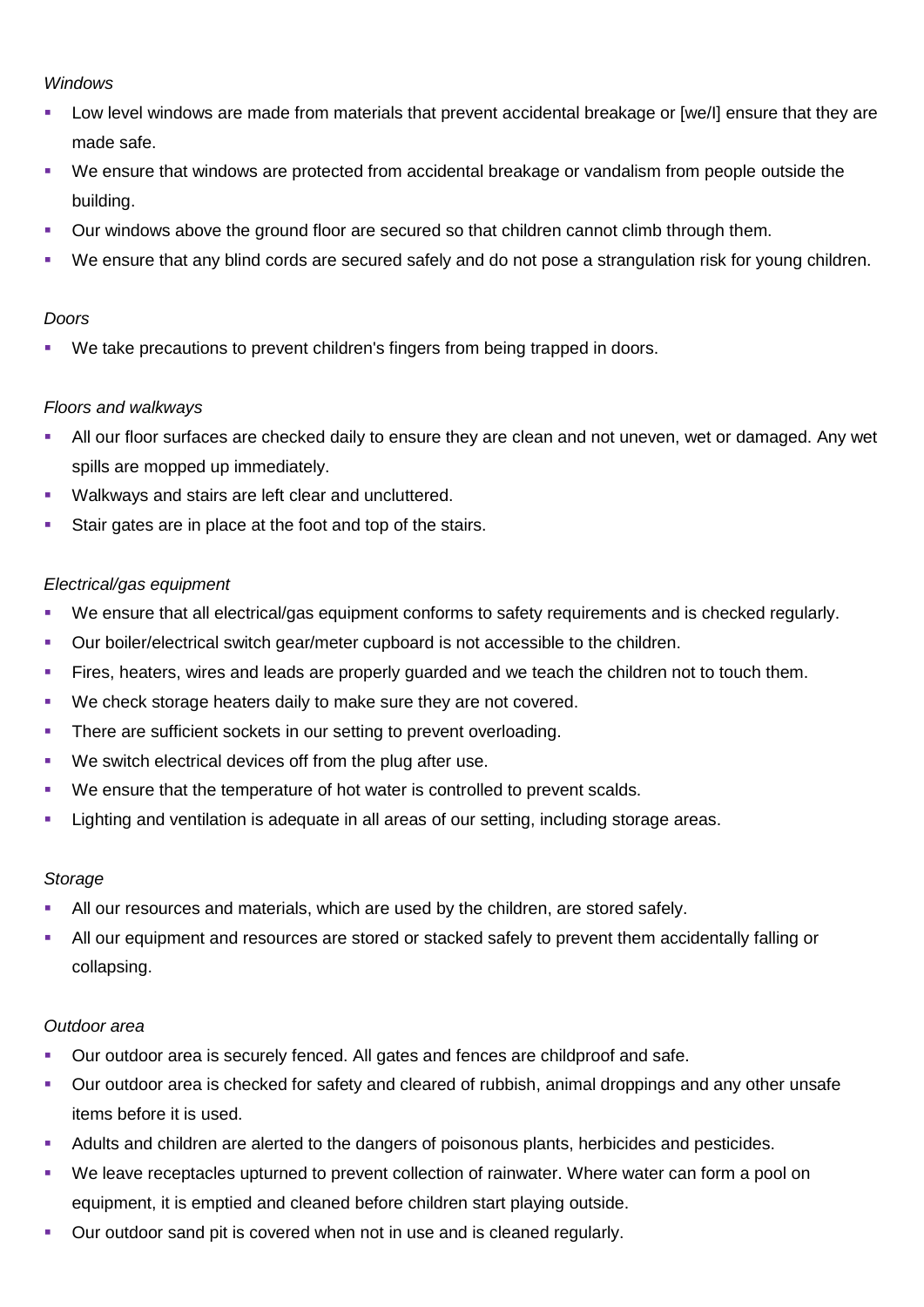- We check that children are suitably attired for the weather conditions and type of outdoor activities; ensuring that suncream is applied and hats are worn during the summer months.
- We supervise outdoor activities at all times; and particularly children on climbing equipment.

# *Hygiene*

- We seek information from the Public Health England to ensure that we keep up-to-date with the latest recommendations.
- **Dure daily routines encourage the children to learn about personal hygiene.**
- We have a daily cleaning routine for the setting, which includes the play room(s), kitchen, rest area, toilets and nappy changing areas. Children do not have unsupervised access to the kitchen.
- We have a schedule for cleaning resources and equipment, dressing-up clothes and furnishings.
- **The toilet area has a high standard of hygiene, including hand washing and drying facilities and disposal** facilities for nappies.
- **We implement good hygiene practices by:** 
	- **-** cleaning tables between activities;
	- **-** cleaning and checking toilets regularly;
	- **-** wearing protective clothing such as aprons and disposable gloves as appropriate;
	- **-** providing sets of clean clothes;
	- **-** providing tissues and wipes; and
	- **-** ensuring individual use of flannels, towels and toothbrushes.

# *Activities, resources and repairs*

- Before purchase or loan, we check equipment and resources to ensure that they are safe for the ages and stages of the children currently attending the setting.
- We keep a full inventory of all items in the setting for audit and insurance purposes.
- The layout of our play equipment allows adults and children to move safely and freely between activities.
- All our equipment is regularly checked for cleanliness and safety, and any dangerous items are repaired or discarded.
- We make safe and separate from general use any areas that are unsafe because of repair is needed.
- All our materials, including paint and glue, are non-toxic.
- We ensure that sand is clean and suitable for children's play.
- **Physical play is constantly supervised.**
- We teach children to handle and store tools safely.
- We check children who are sleeping at regular intervals of at least every ten minutes. This is recorded with the times checked and the initials of the person undertaking the check.
- If children fall asleep in-situ, it may be necessary to move or wake them to make sure they are comfortable.
- Children learn about health, safety and personal hygiene through the activities we provide and the routines we follow.
- Any faulty equipment is removed from use and is repaired. If it cannot be repaired it is discarded. Large pieces of equipment are discarded only with the consent of the manager and the management team.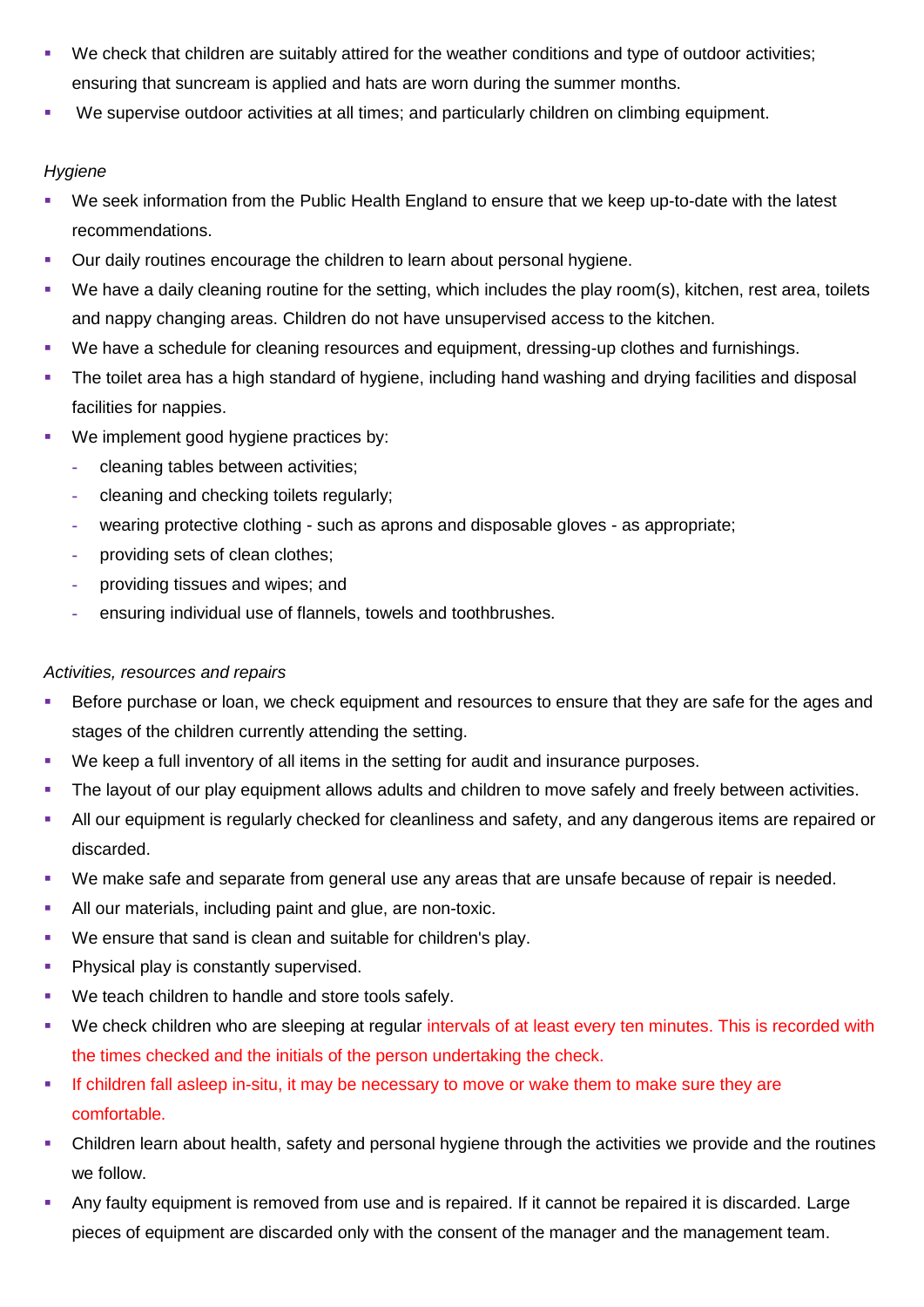#### *Jewellery and accessories*

- Our staff do not wear jewellery or fashion accessories, such as belts or high heels, that may pose a danger to themselves or children.
- Parents must ensure that any jewellery worn by children poses no danger; particularly earrings which may get pulled, bracelets which can get caught when climbing or necklaces that may pose a risk of strangulation.
- We ensure that hair accessories are removed before children sleep or rest.

## *Safety of adults*

- We ensure that adults are provided with guidance about the safe storage, movement, lifting and erection of large pieces of equipment.
- We provide safe equipment for adults to use when they need to reach up to store equipment or to change light bulbs.
- We ensure that all warning signs are clear and in appropriate languages.
- We ensure that adults do not remain in the building on their own.
- We record the sickness of staff and their involvement in accidents. The records are reviewed termly to identify any issues that need to be addressed.

#### *Control of substances hazardous to health*

- Our staff implement the current guidelines of the *Control of Substances Hazardous to Health Regulations (COSHH)*.
- We keep a record of all substances that may be hazardous to health such as cleaning chemicals, or gardening chemicals if used and where they are stored.
- **Hazardous substances are stored safely away from the children.**
- We carry out a risk assessment for all chemicals used in the setting. This states what the risks are and what to do if they have contact with eyes or skin or are ingested.
- We keep all cleaning chemicals in their original containers.
- We keep the chemicals used in the setting to the minimum in order to ensure health and hygiene is maintained. [We/I] do not use:
	- **-** bleach;
	- **-** anti-bacterial cleaning agents, except in the toilets, nappy changing area and food preparation areas. Anti-bacterial spays are not used when children are nearby.
- Environmental factors are taken into account when purchasing, using and disposing of chemicals.
- All members of staff are vigilant and use chemicals safely.
- Members of staff wear protective gloves when using cleaning chemicals.

#### **Legal framework**

- Health and Safety at Work Act (1974)
- Management of Health and Safety at Work Regulations (1999)